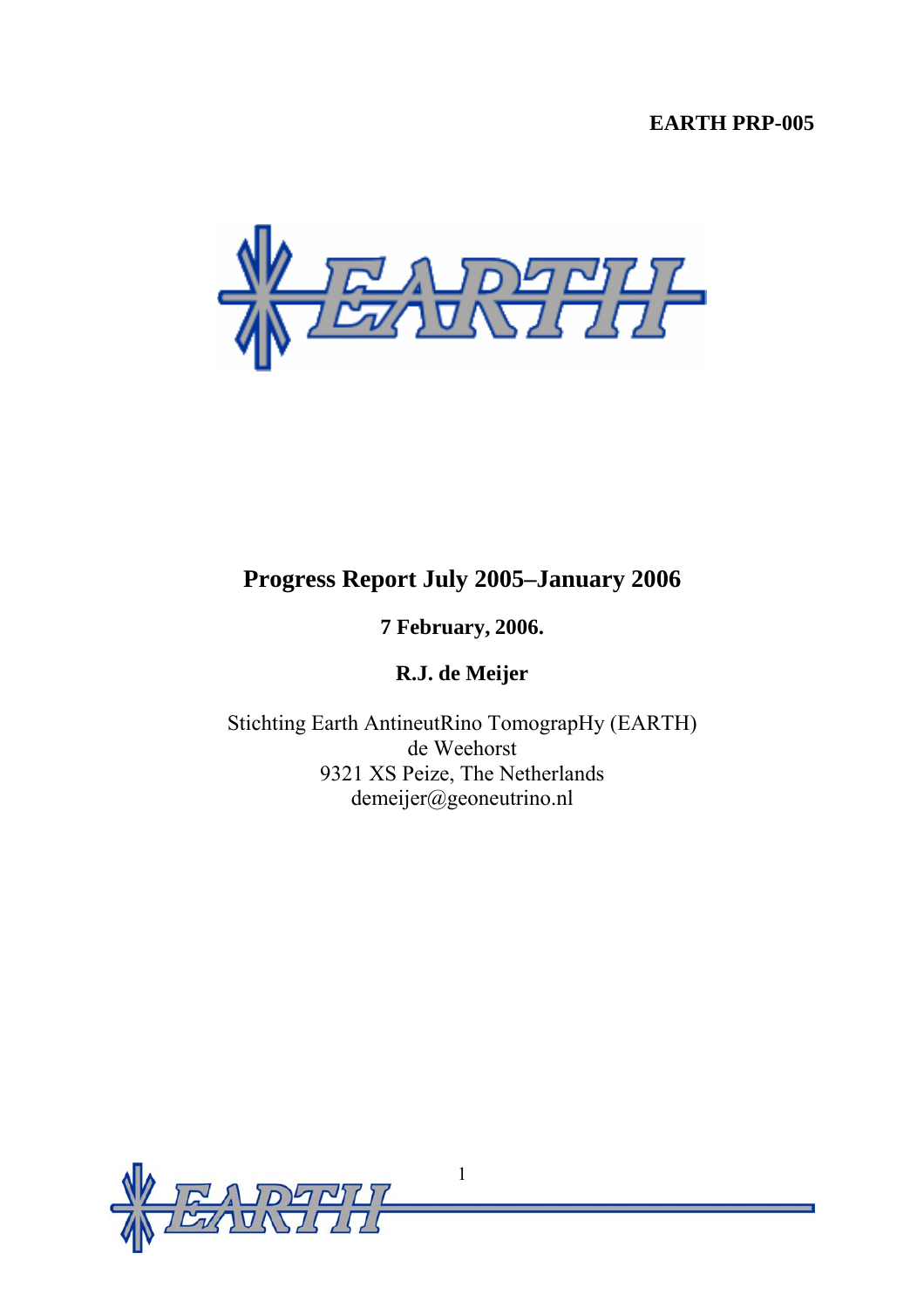This document presents an overview of the essential events related to the Earth AntineutRino TomograpHy (EARTH) programme in the period July-December, 2005. This is the fifth progress report: the previous ones covered the period May-August 2004 and September-October 2004, November 2004-January 2005 and February-June 2005.

#### **General situation.**

#### *Organisation*

In this reporting period some important developments took place. As mentioned in the previous progress report the Advisory Board of EARTH met to discuss the future structure of EARTH on 11 April 2005. It was generally agreed that EARTH is an ambitious programme with a wide scientific and technological scope. Only part of the scope, the development of a directional sensitive antineutrino detector, fits in the mission of the KVI. It was therefore suggested and accepted that a foundation should be created with the goal "To support and maintain scientific and technological development, which may lead to a mapping of the radiogenic heat sources in the Earth's interior by detection of antineutrinos". The founders will be the University of Groningen, ASTRON and the Foundation JADE. The foundation takes over all general activities of EARTH from the KVI. The role of the KVI will be that of one of the partners in detector development. On 1 September the Stichting (Foundation) Earth AntineutriNo TomograpHy (EARTH) was officially established and its board consists of Mr. Jacob Gelt Dekker (Foundation JADE) as chairman, Prof.dr. Reinhard Morgenstern as secretary/ treasurer and Prof.dr. Harvey Butcher (ASTRON) vice-chairman. At its first board meeting the EARTH-board nominated prof.dr. Rob de Meijer director of the Foundation **EARTH** 

Rob de Meijer reached the age of 65 in July 2005. This means that he had to retire on 1 August 2005. On 6 September 2005 there was a farewell symposium in the auditorium of the University of Groningen under the title "The Earth Inside Out", followed by a farewell lecture titled "Terra Incognita". The symposium comprised four lectures on EARTH related topics, by dr. Uli Harms (GFZ-Potsdam), prof.dr. Cristoph Clauser (University of Aachen, prof.dr Giovanni Fiorentini (University of Ferrara) and mr. Jacob Dekker. The symposium was attended by about one hundred people. The farewell lecture presented the ideas behind the EARTH programme and was attended by about 300 people.

#### *International development*

On 1 July, 2005 the journal Science published a list of 25 topics which they consider as a priority list for scientific development in the coming 25 years. Rather high on their priority list is the question "How Does Earth's Interior Work" (Science, vol 309, p87). This is exactly the question driving our EARTH programme and hence the programme should provide an answer.

A few weeks later on 27 July, 2005 the journal Nature published the experimental confirmation of antineutrinos from the Earth's interior (geoneutrinos), measured at the large facility KamLAND at Kamioka, Japan (Nature, vol 436, p499-503). This facility is one of the guidelines for EARTH and our set-up aims be a next generation of such detectors.

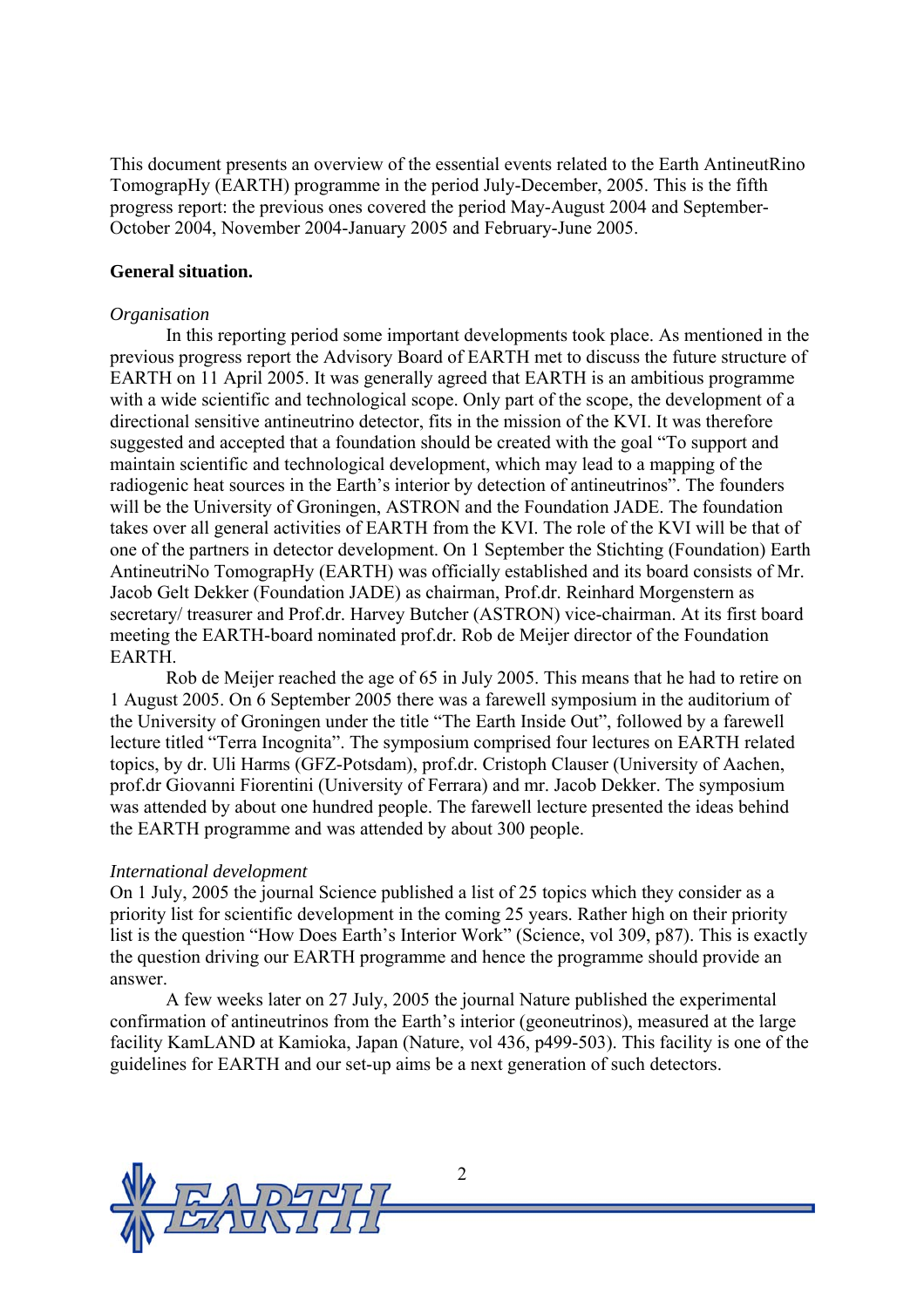In September 2005 Physics Today (p 19-21) published an article in which evidence is

presented on a new hypothesis on the Earth interior. It suggests that part of the subducted crust and lower mantle ends up at the mantle core boundary and becomes the source for mantle plumes (see adjacent figure taken from Physics Today). The boundary layer is hypothesised to contain about 40% of the planets natural radiogenic nuclides K, Th and U and could be a major source of geoneutrinos.

In October 2005 the Scientific American issued a Special Edition "Our Ever Changing EARTH" (vol 15/2) describing the



A new view on the Earth's Interior according to Boyet and Carlson. The dashed line represents the 660km depth line.

present state of the knowledge and also pointing to one of the most dynamic parts: the coremantle boundary layer. To resolve the heterogeneity of the structures in that layer a high resolution methods are very welcome. With its direction sensitivity the foreseen EARTH telescope systems will be able to see details on a 150km scale and fulfil this wish.

#### **Funding applications**

With the start-up funding by ASTRON and the matching in manpower by the KVI, the programme was declared started as of 1 September 2004. Several attempts to obtain a written confirmation from the South African National Research Foundation (NRF) have not yet been obtained, but in practice the people at iThemba LABS and the University of Cape Town (UCT) are working on the programme as agreed. As of May 2005 iThemba LABS has a new director, prof. Krish Bharuth-Ram and deputy director prof. Zeblon Vilakazy. Discussions with the directors on funding are planned when prof. de Meijer is in South Africa.

A proposal was submitted to the Dutch Organisation for Physics Research FOM on 21 March. The funding is requested for developing, building and testing of a directional sensitive antineutrino detector. The application was not granted. Our application tot the EU programme NEST/Adventure submitted on 11 March met a similar fate. Despite the unfortunate decisions the collaboration with some European partners was strengthened.

#### *Innovatiesbsidie Samenwerkingsprojecten (IS).*

To obtain funding for the ongoing and upcoming projects in the first phase a variety of funding possibilities has been continued to be explored. Since May 2004 we have worked with Technology Centre Northern-Netherlands (TCNN) on the preparation of two applications in the programme Innovatiesubsidie Samenwerkingsprojecten (IS) of the Dutch Ministry of Economic Affaires. One is focussing on the detector and electronics development, the other is aiming at investigating the feasibility of drilling for an EARTH antenna on Curaçao. In addition, financial support for the antenna part is being sought from funds specially dedicated to collaborations with the Netherlands Antilles and in particular Curaçao.

On 12 May the international proposal for EARTH-DRILL (the antenna part) was submitted to SenterNovem as an application for IS-funding. In this proposal the three Geoscience partners of the NEST proposal, Focus Oil and Gas, TCNN, EARTH Foundation/ASTRON are partners with and Aqualectra (Curaçao) and Geophysica (Aachen, Germany). The application has not been honoured.

In the second half of June we started the preparation for the submission of the EARTH-SENSOR proposal. After discussions with SenterNovem the emphasis of the project

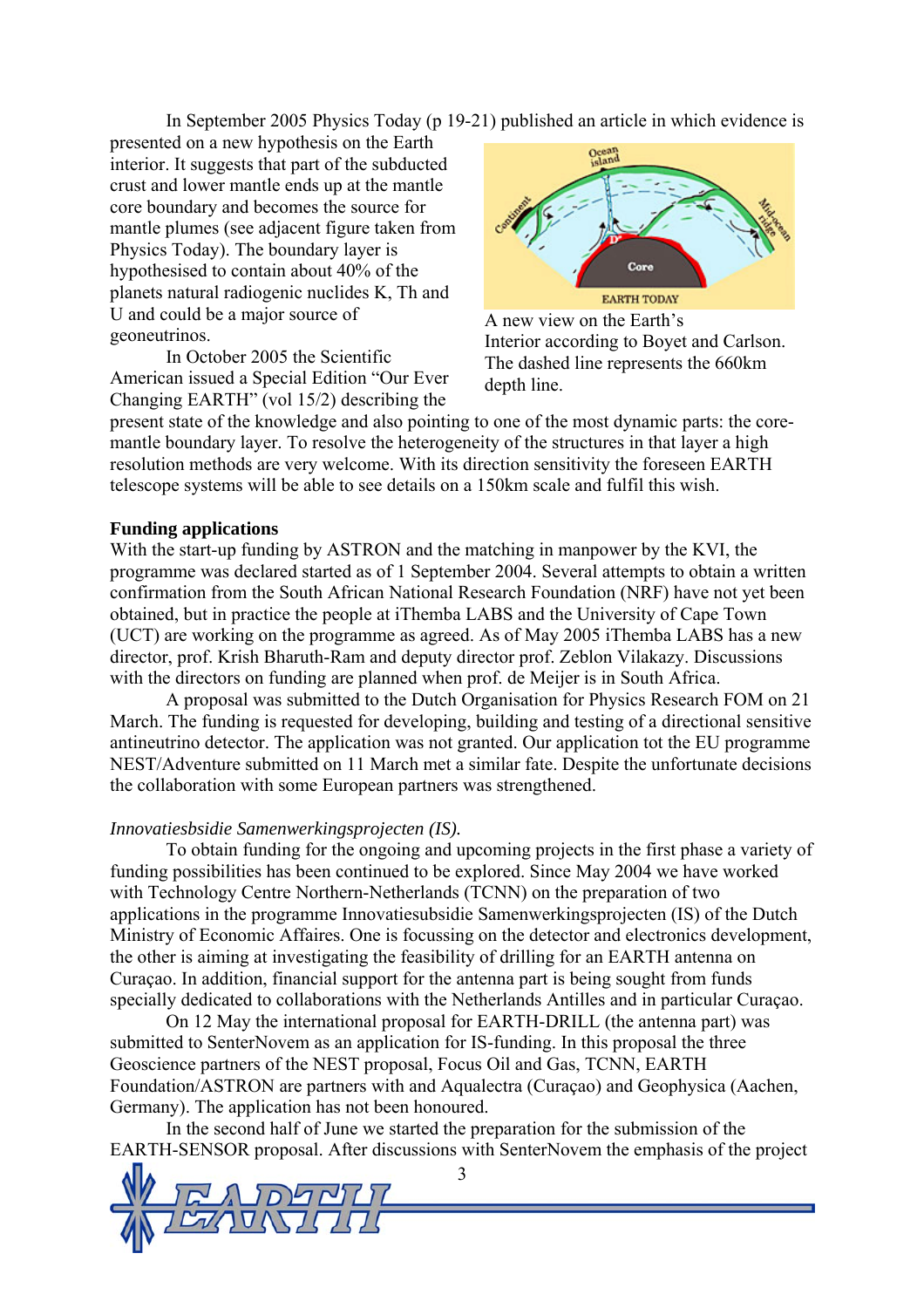changed to the industrial topic of developing a solid-state image intensifier. For this project a number of novel developments have to be made, which are fully aligned with the detector development of EARTH-SENSOR. The application was rewritten and renamed, and submitted under the name of Low-Intensity Photon Counting (LIPCO) to SenterNovem for IS-funding on 9 September 2005. The application was not honoured.

Parallel to this application our industrial partner and coordinator for LIPCO, Hi-Light Opto Electronics has applied for and obtained a work permit for dr. Matjaz Vencelj from Ljubljana, Slovenia. Dr. Vencelj works part time at the KVI on the photonics part of the detector development in collaboration with dr. Heinrich Wörtche.

#### *NWO.*

The Dutch Organisation of Scienfic Research (NWO) has been asked by the Dutch ministers of Education, Culture and Sciences (OC&W) and of Economic Affaires (EZ) to advice them on funding of large-scale research facilities. The call for proposals opened officially on 26 September 2005 and closed on 14 October 2005. The Stichting EARTH submitted a proposal "Telescope for Low-Energy Neutrino based Sciences (TeleLENS)", covering the development of the direction-sensitive antineutrino detector including in the first phase the Proof of Principle at a nuclear power plant and the proof of concept of an underground facility at Curaçao and if successful the construction and installation of the TeleLENS facility.

By the end of October we were notified that the proposal was received and met the criteria set for further evaluation. A final decision will be announced by the minister of OC&W around 7 December 2005. There were 42 proposals submitted in total exceeding the available budget (100M $\epsilon$ ) by a factor of fifteen. This on the one hand underlines the creativity of Dutch scientists and on the other hand is an indication of the chances for funding. TeleLENS was not among the five proposals that were funded.

SenterNovem awarded the application of five industrial partners for Kennisvouchers (Knowledge vouchers). These vouchers allow the companies to jointly ask a knowledge institution for access to their experience. The companies decided to ask the KVI/RuG to design and construct a box for testing the EARTH detectors under various conditions of temperature and humidity. Inside the box test detectors, electronics and radioactive sources can be placed. The box is equipped with various feed-troughs for cables and leads. In the meantime the design has been approved and the box is under construction.

#### *Applications in preparation*

In addition to the more large-scale funding applications we continue to look for small-scale projects that focus on applications in industry and Earth Sciences. One of the fields where the physics of Earth meets the Earth Sciences is in the tomography. In the last decades geophysicists have greatly improved models and techniques related to seismic tomography. A meeting was held with dr. Arie van den Berg, Department of Earth Sciences at the Utrecht University, to investigate a joint proposal to link the tomographic detection of antineutrinos from localised radiogenic heat sources to convection currents in the mantle. A proposal for funding by the FOM, the physics branch of NWO and ALW, the earth sciences branch of NWO is presently being prepared.

The results of a test drilling on Westpunt, Curaçao revealed that water at 70m depth is about 5 to 10˚C cooler than at the surface ad that the temperature profile over that distance closely follows that of the surrounding ocean waters. To further investigate the feasibility of extracting "cold energy" from the shallow or even deeper underground at the initial and

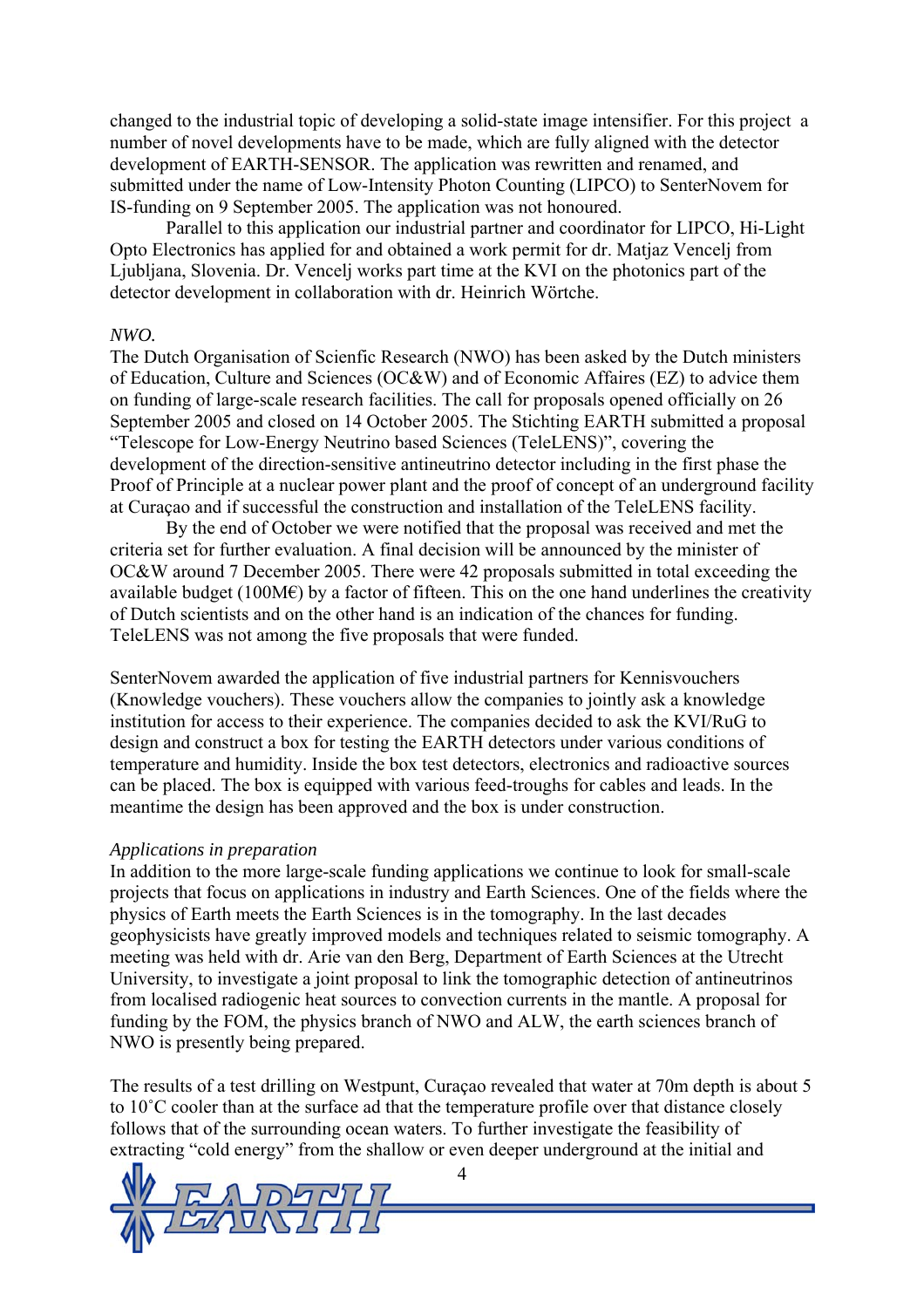surrounding locations near Westpunt has led to preparations for a PESP and PSNA applications by Desert Greenhouse, Kura Hulanda Lodges, Focus Oil and Gas and Stichting EARTH. The PESP and PSNA programmes are funding possibilities of the Dutch Ministry of Economic Affaires (EZ). The cold energy can directly be applied for cooling greenhouses and for air-conditioning of lodges, without the otherwise required power consumption.

Samples of the drill cuttings, taken at the surface (limestone) and at 20m depth (diarite) have been analysed on radionuclide concentrations. As expected the concentrations are rather low, especially in the 20m sample. The samples are presently being analysed on thermal properties at Aachen.

#### **Curaçao**

#### *Education*

An antenna on Curaçao will require well trained and educated people to operate it. As such training takes time we have to interest high school students in science studies. During our visit to Curaçao we met with representatives of the UNA and some of the high schools at Curaçao and with the Stichting Studiefinanciering Curaçao. With the latter we discussed possibilities of stimulating high-school students to take up studying in a science direction. With the UNA we discussed their role in educating the science students and possibilities for collaboration with the University of Groningen. In addition the UNA has offered to take on a coordinating role in a Hisparc project on Curaçao for high schools. Hisparc is a Dutch project (see www.hisparc.nl) in which pupils build a detector for high-energy cosmic rays and measure very-high energy cosmic events in coincidence measurements between signals occurring in detectors placed at some distance apart. We have established a contact between the Dean of the Technical Faculty of the UNA and the Dutch coordinator.

During her visit Dr. Narain again expressed the interest in the EARTH programme. Within the possibilities the UNA likes to participate after the project gets off the ground. The main contribution will be in the education and training programme. One possibility may be for students, after the Bachelors degree, to take a master education at the RuG specialising in instrumentation. To make an actual start requires the purchase of HiSparc detector unit. Thus far the UNA has not been able to free this amount in their budget.

### *Exploratory drilling.*

For the telescope construction on Curaçao, we are in contact with the International Scientific Continental Drilling Programme (ICDP), coordinated from the GeoForschungsZentrum, Potsdam (GFZ). The Scientific Advisory Board of ICDP has given GFZ the task to assist us in the planning and execution of drilling activities on Curaçao. The original idea for Curaçao was to drill individual vertical shafts, the experience of GFZ/ICDP at their location at Windischesschenbach, Bavaria, Germany, has helped us in modifying our plans into the present plans for the TeleLENS facility. One of the concerns for the facility was the temperature profile as function of depth. It was quickly realised that two options were realistic: increasing or decreasing in depth. Both options could be of interest to the energy supply on the Island of Curaçao.

To further explore the options we initiated contacts with Aqualectra, the energy and water supplier of the Island, Kura Hulanda Lodges and the European experts on geothermal mining: The Institute of Applied Geophysics of the University of Aachen and its spin-off company Geophysica BmBH. It was the initiative of Kura Hulanda Lodges and Desert Greenhouse to make a first test drill to 70m which informed us we are dealing with decreasing

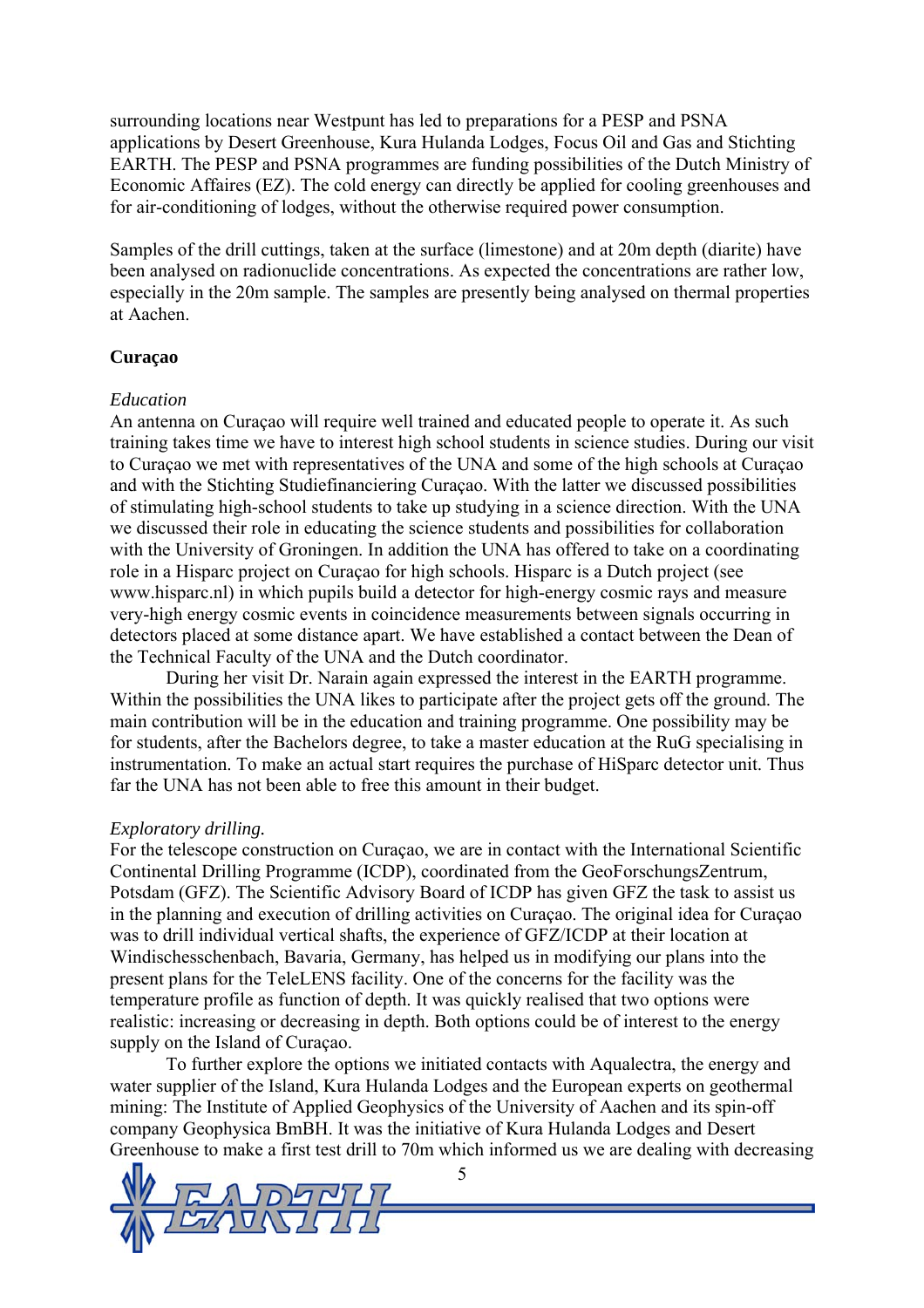temperatures (see figure), following more or less the temperature profile of the ocean waters.

The preliminary results also indicate that the underground contains highly permeable layers. To explore the feasibility of cold-energy extraction, a second drill was started to reach 130m in the middle of January 2006. The main goal is to establish the temperature to greater depth. The outcome of this second drill will be input to a request for funding to the Ministry of Economic Affairs.

This development indicates that a broadscale programme with a clear scientific goal leads to unexpected spin-offs. In our case these spin-offs started even before the programme got fully underway!



Temperature versus depth in the borehole at Curaçao

#### **Detector development**

In the last three progress reports the first measurements on a test cell at iThemba LABS, South Africa were described. These measurements simulated the basic principle for antineutrino detection, namely the delayed coincidence method, with the use of a neutron source and a <sup>10</sup>B-loaded scintillator. Moreover the data showed that signals produced by  $\gamma$ radiation and neutrons can be distinguished by analysing the pulse shapes of the digitised pulses. Moreover simulation calculations were made to investigate the dependence of the directionality on the diameter of the detector cells. The simulations stress the importance of  $10B$  (boron-10) being present in the detector material. This addition leads to a capture of the neutron by boron, followed by the emission of an α-particle. The properties of boron lead to an early capture of the neutron, such that it has not lost too much of its original direction information. The α-particle is stopped instantly and its signal therefore indicates the stopping location of the neutron. Another result of the simulations is that one can estimate the degree of direction sensitivity as function of the diameter of the detector.

The feasibility of using  $a^{10}B$ -loaded liquid organic scintillator to detect double pulse events from inverse beta decay of the neutron using double pulse events generated by neutrons from a 252Cf source. The first pulse is due to the recoil proton produced when the neutron initially scatters off a hydrogen nucleus in the scintillator. The second pulse is produced by the alpha particle and  ${}^{7}Li$  recoil that are emitted after the neutron is moderated and eventually captured by a  $^{10}$ B nucleus. In the antineutrino detector that is ultimately envisaged the first pulse will be produced by the positron emitted following antineutrino capture by a proton. Scintillation pulse shape discrimination will then be used to *reject* background due to neutron double-pulse events like those being studied in the test measurements.

In the previous progress report it was shown that the distribution of the number of events as a function of the time *T* between first and second pulses drops off exponentially with a decay time  $T_0$ =0.4 µs. The value of  $T_0$  is expected that depends on the concentration of  $10B$  in the liquid scintillator, the detector geometry and perhaps other factors too.

At the KVI a test box has been designed to test detectors under various controlled conditions. The box is presently under construction and should be ready in the beginning of February 2006. This project is financed by the "Kennisvouchers" (see IS-funding) provided by SenterNovem to the EARTH industrial partners. Moreover we ordered two boron-loaded plastic detectors, with photomultipliers mounted on both sides from our partner Scionix. The

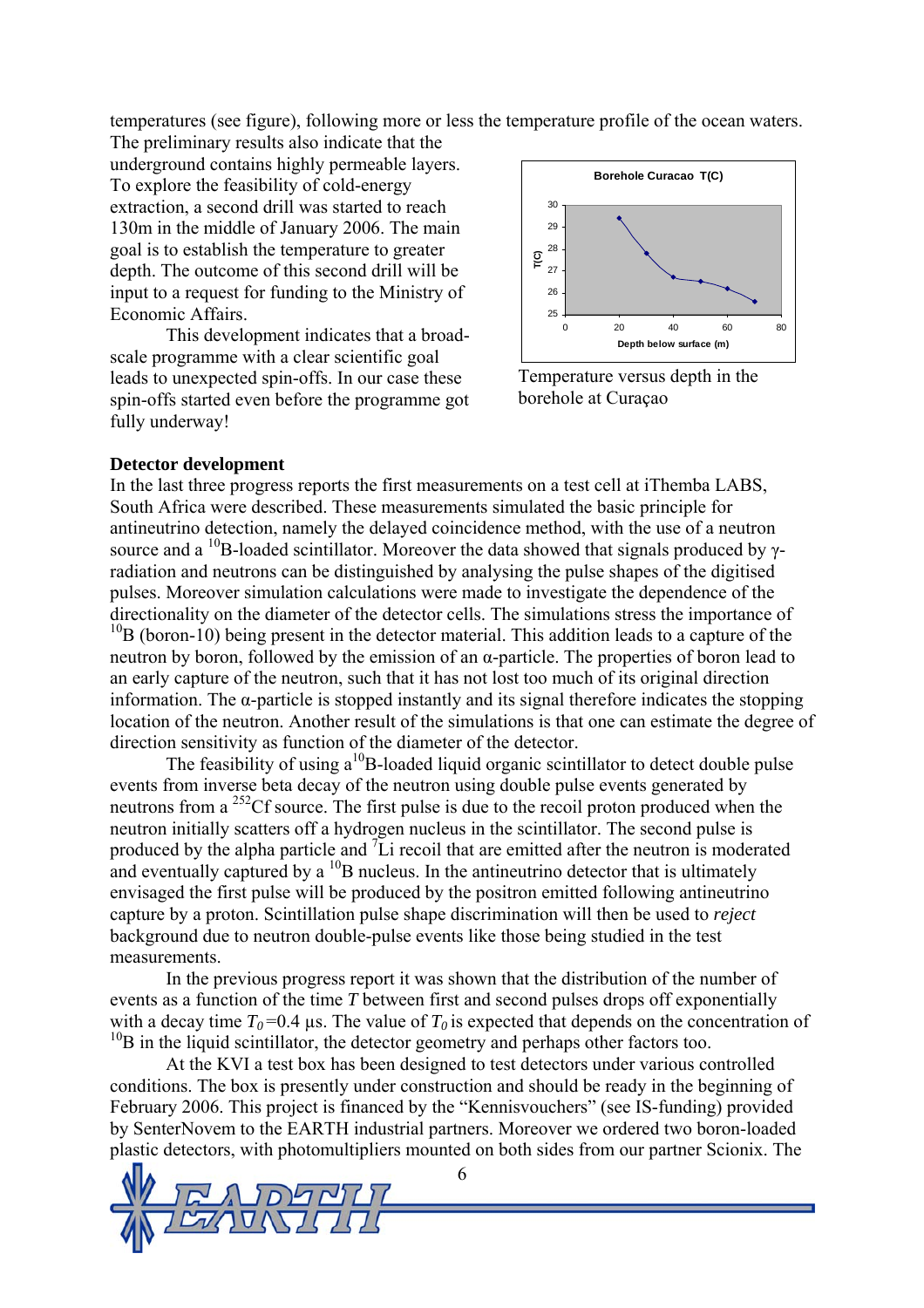detectors were delivered at the end of November 2005. With these two pieces of equipment and the arrival of dr. Vencelj the detector development will start.

#### **Scientific contacts**

The symposium "The Earth Inside Out" was a good opportunity to firm contacts with a number of scientists. With speakers from RWTH-University in Aachen, the German Geological Research Centre, GFZ, in Potsdam, and The Physics Department of the University of Ferrara, Italy, both the physics and earth science aspects were brought together. The symposium also led to a meeting in Aachen with RWTH on the possibilities of mining geothermal energy on Curaçao.

In August and September dr. Mantovani (University of Siena at St Giovani di Valdano, Italy) spent a few weeks at the KVI. It was an opportunity to discuss some aspects of the need for directionality. His calculations with a uniform radionuclide distribution in the mantle and no neutrinos produced in the core indicate that a large part of the geoneutrinos to be detected at Curaçao are coming from the crust and that already a directional sensitivity of about 30˚ provides some insight in the actual distribution between radionuclides. A telescope as planned for Curaçao will already provide a wealth of new information on the radionuclide distribution in the crust and the mantle and will already indicate the degree of hetrogeneity in the radionuclide distributions. For Curaçao the maximum contribution from the crust is expected to come from mountain ranges in the southwest (Venezuela) and a minimum from the region to the north-east

In December 2005 an international geoneutrino conference was held at Honolulu, Hawaii. This first Neutrino Geophysics Conference was organised by the Physics Department of the University of Hawaii. The conference was exceptional in the sense that it brought together for the first time scientists from various disciplines who explained to each other what is known and unknown about the Interior of the Earth and what tools and measurements are needed to improve our knowledge on the subject. It is hoped that the improved knowledge will lead to a better understanding of phenomena at the Earth surface, with a, sometimes, large economic and social impact. Earthquakes and tsunamis are obvious examples, but also the alterations in the geomagnetic field. This field acts as a protective shield against too high doses of radiation and prevents the blow up and gradual erosion of our atmosphere. More information on the conference and the slides of the presentations can be found on [http://www.phys.hawaii.edu/~jelena/hnsc\\_talks.html.](http://www.phys.hawaii.edu/~jelena/hnsc_talks.html)

About 50 scientists attended this conference. EARTH was represented by Ricky Smit (iThemba Labs) and Rob de Meijer. Rob's presentation of the EARTH programme started with a broad view of the aim of EARTH with ten telescopes for 3D tomography. Subsequently he focussed on the initial detector development mainly carried out in South Africa. He points out that the EARTH team focuses on the proof of principle test for direction sensitive measurements. He shows the results of the simulations that indicate that the direction sensitivity is feasible with small diameter detectors. He also shows the advantage of loading the liquid scintillators with  $^{10}B$ . This leads to a better preservation of the direction information. In laboratory experiments in which the antineutrino capture is mimicked by neutron scattering, a two orders of magnitude reduction, compared to KamLAND detector, in the coincidence time window between positron and neutron detection is found. Moreover the data indicate that further selection by pulse-shape discrimination is feasible. The talk is well received and the audience agrees that after a successful "proof of principle" test considerable technological challenges have to be overcome.

In summary, this conference was a very successful meeting of various disciplines and a rare exchange of knowledge and ideas. The conference was held in an open atmosphere and